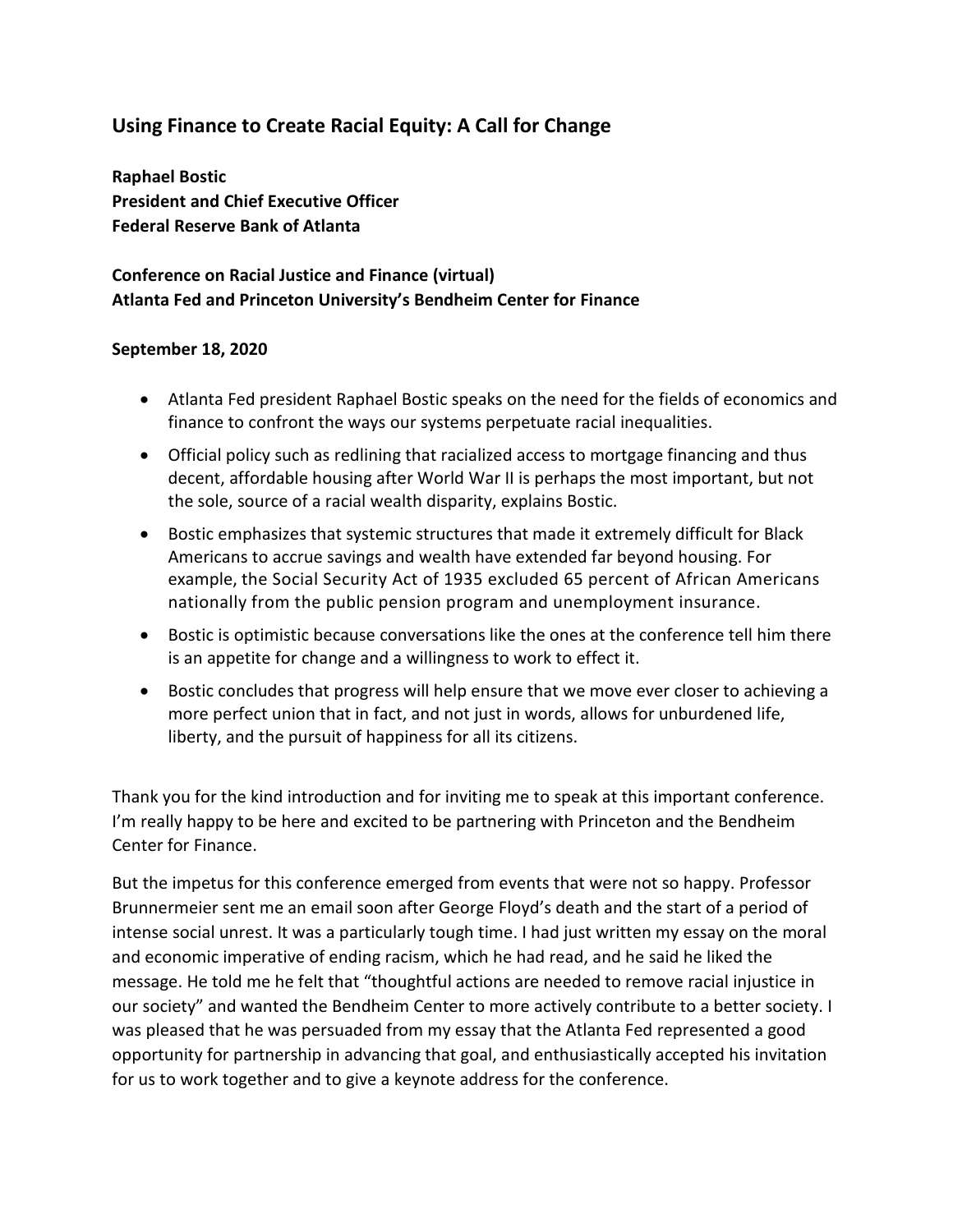As an aside, staying on the theme of persuasion, during the early planning for this, I also tried to sell him on the benefits of RV vacationing. I don't think he's moved very much on that, which tells me that my writing may be a more effective vehicle than my spoken word.

Before I get too deep into things, please keep in mind that these thoughts I'm about to express are mine and do not necessarily reflect the views of my colleagues on the Federal Open Market Committee or at the Atlanta Fed.

In preparing my remarks for today, a particular passage in my essay hung in my consciousness. I wrote that a commitment to an inclusive society also means a commitment to an inclusive economy, and then followed with this:

Such an economy would represent a rebuke of systemic racism and other exclusionary structures. It would represent a true embrace of the principles that all are created equal and should enjoy unburdened life, liberty, and the pursuit of happiness.

In that passage, one word stands out to me: unburdened. Unfortunately, today we will be hearing a lot about burdens, specifically about the ways that policies and practices in finance and economic markets create outcomes that put burdens on minorities. These are important to document and understand. I am hopeful that with understanding will come efforts to develop an alternative set of policies and practices that eliminates such race-based disparities.

In my remarks today, I'd like to push this thinking a bit further, in a way that has implications for what we research and how we do this research. I would offer that it is critical to not only recognize the role of individual practices and policies in creating racial inequity but also confront the ways in which *institutions* and *systems* perpetuate and entrench racial inequalities in the economy and in our broader society. In our country, we too often assume institutions are benign. But people shape institutions, which can, unintentionally and otherwise, contribute to outcomes that are far from harmless.

### **Evidence of structural financial inequity**

Professor Jenkins's presentation on the municipal bond market in the preceding session makes this point very clearly. This bond market is hardly on the frontier of innovation, and few would characterize it as one where active predatory activity resides. However, it is an institution that has exercised enormous influence in shaping access to opportunity. As Professor Jenkins illustrates, perceptions of race and conventions of how to consider race have long been embedded in its rules and guidelines, with implications for the allocation of access to housing, employment, schools, and other services. While it seems incongruous that a \$4 trillion market could do anything subtly, Professor Jenkins's work introduces this possibility and the negative consequences for Black families and communities.

I'd like to continue this line of exploration, focusing on one of the most important vehicles for building wealth and economic security: housing.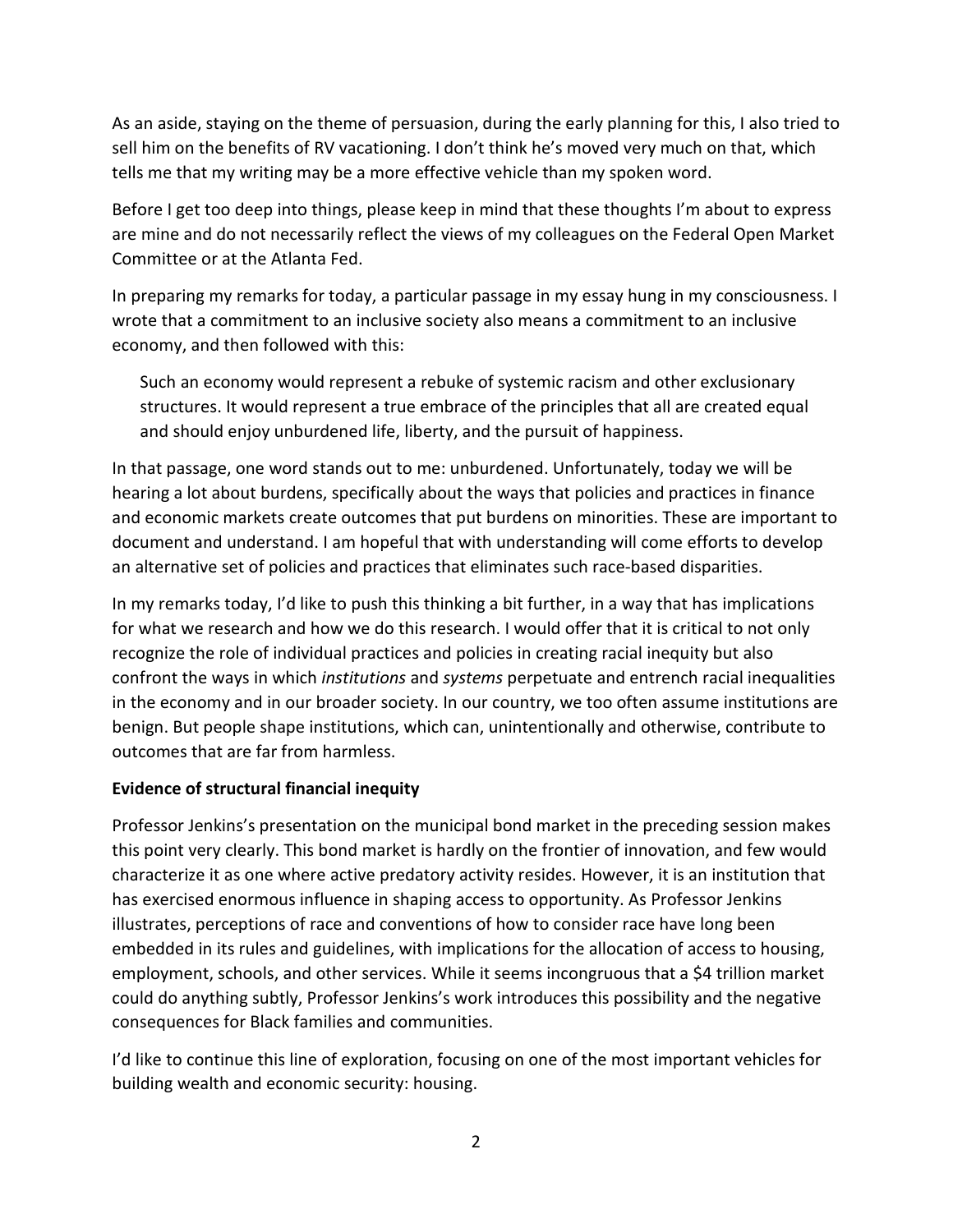Official policy that racialized access to mortgage financing and thus decent, affordable housing in the post-World War II years is perhaps the most important—though hardly the sole—source of a racial wealth disparity that has not appreciably narrowed over the past half century.

[Richard Rothstein](https://www.epi.org/publication/the-color-of-law-a-forgotten-history-of-how-our-government-segregated-america/) and others have exhaustively detailed explicit federal, state, and local public policies that effectively segregated cities and suburbs. In a groundbreaking book published in the mid-1990s, sociologists Melvin Oliver and Thomas Shapiro [detailed the systematic methods](https://books.google.com/books/about/Black_Wealth_White_Wealth.html?id=4ksJuX02DNwC) by which African Americans were, in the authors' words, "locked out of the greatest massbased opportunity for wealth accumulation in American history." This deliberate exclusion occurred largely through official redlining instituted by federal agencies established as part of the New Deal: the Home Owners' Loan Corporation and the Federal Housing Administration.

Redlining was the explicit practice of drawing maps identifying largely Black neighborhoods as unfit places to make federally backed home mortgage loans. A 1938 Federal Housing Authority (FHA) Underwriting Manual clearly states the overarching philosophy of redlining: "If a neighborhood is to retain stability, it is necessary that properties shall continue to be occupied by the same social and racial classes. A change in social or racial occupancy generally contributes to instability and a decline in values."

This was official policy, not the machinations of a few rogue actors. Public policy of the day reflected conventional thinking in the residential real estate community. As Keeanga-Yamahtta Taylor, an assistant professor of African American studies here at Princeton pointed out in her 2019 book, *[Race for Profit: How Banks and the Real Estate Industry Undermined Black](https://uncpress.org/book/9781469653662/race-for-profit/)  [Homeownership](https://uncpress.org/book/9781469653662/race-for-profit/)*, the National Association of Real Estate Boards in the 1920s threatened punishment and revocation of membership to any broker who disrupted racial patterns on a given block or in a particular neighborhood. Similar language appeared in the organization's code of ethics until the 1950s. Appraisers from the very start, Taylor wrote, established as a given that racial diversity hurt property values.

Redlining was not officially outlawed until the 1968 Fair Housing Act. By then, the damage was done. A [Chicago Fed working paper](https://www.chicagofed.org/publications/working-papers/2017/wp2017-12) (written in 2017 and revised in 2019) noted that redlining curtailed access to credit, allowed higher borrowing costs, and led to "disinvestment in poor urban American neighborhoods with long-run repercussions."

Harmful as it was, redlining was not the sole culprit in denying Black Americans fair access to home ownership. Mortgage lenders, realtors, and investors used various methods that drained credit and wealth from urban neighborhoods.

Take contract-for-deed purchases. Contract-for-deed purchases can be attractive to someone who doesn't have a high, or any, credit score and may not be able to afford the larger down payment that usually comes with a traditional mortgage. But in a contract-for-deed purchase, the buyer accrues no interest in the property until the final payment has been made. Essentially, these home purchasers accumulate no equity as they pay off their notes and face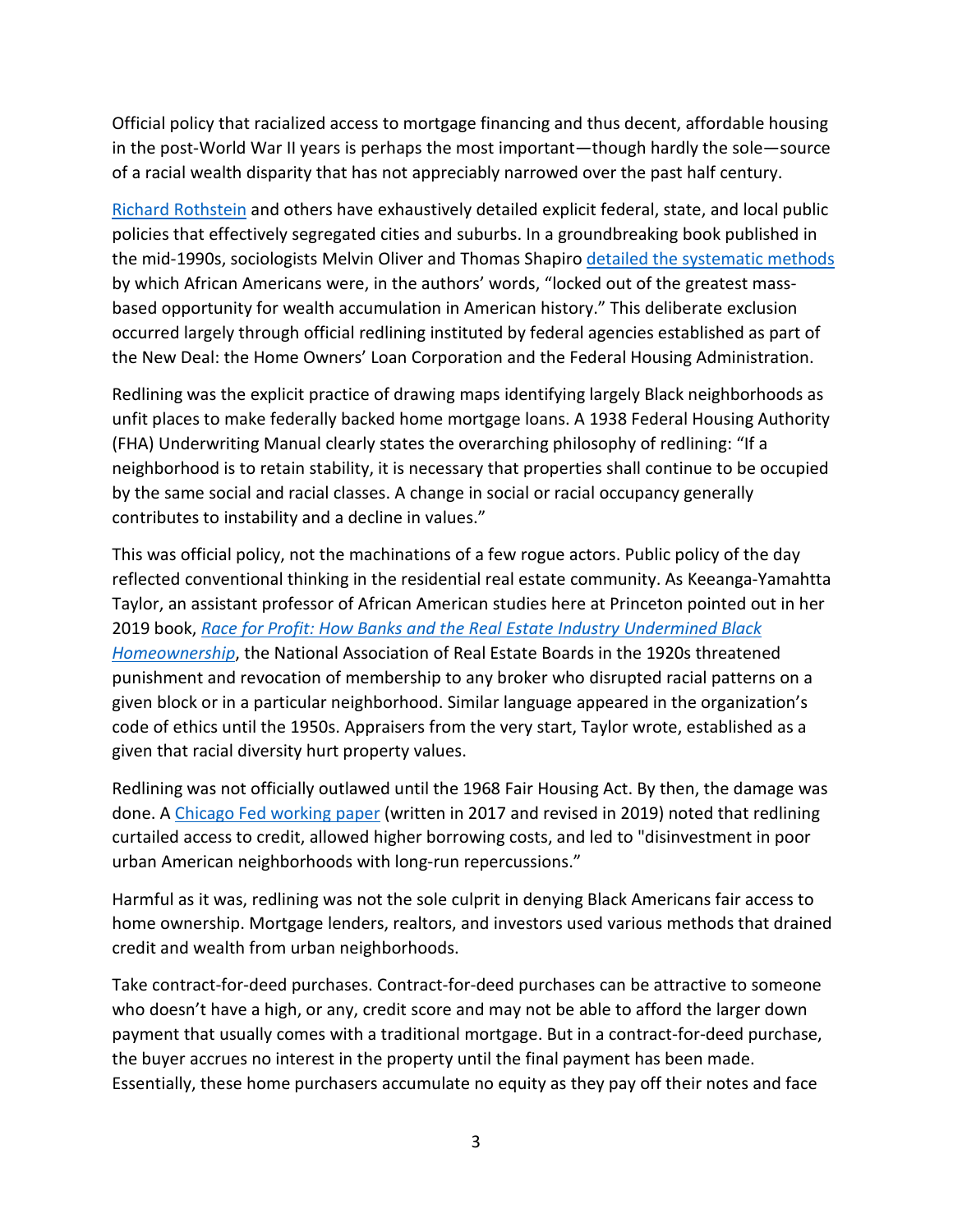repossession for missing a single payment—even years into the life of a contract. Contract sales force buyers to pay more and get less for their money.

A [new paper](https://socialequity.duke.edu/wp-content/uploads/2019/10/Plunder-of-Black-Wealth-in-Chicago.pdf) by Duke University's Samuel DuBois Cook Center on Social Equity paints a grim picture of how contract-for-deed sales exploited thousands of Black Chicagoans seeking to purchase homes in the 1950s and '60s—this practice was "a systematic, legally sanctioned plunder of black wealth," the authors wrote. The Duke researchers combed through 50,000 land titles, deeds, and court records. The resulting work convincingly demonstrates how public policy and accepted practices in the residential real estate and mortgage finance industries encouraged the plunder of the mostly Black inner city and the development of nearly all-white suburbs.

The research found that more than three-fourths of homes purchased by African American Chicagoans in the 1950s and '60s were sold on contract. According to the researchers, contract selling was backed by the same banks that denied loans to Black home buyers as well as by investment syndicates of white business leaders and city government officials. All those players profited by exploiting what the authors call "a separate and unequal housing market" to the disadvantage of Black families.

African Americans purchasing on contract paid an average \$587 more a month (in 2019 dollars) than they would have had they paid the fair price for their home through a conventional or FHA-backed mortgage, the Duke researchers calculated. All told, this research estimated that over those two decades, during the postwar home ownership boom that fueled sufficient wealth to lay the foundation for the nation's vaunted middle class, contract-for-deed sales expropriated \$3.2 to \$4 billion from Chicago's Black community. And that is a conservative estimate, the authors noted, because of large gaps in the surviving data.

Lest you think this is a relic of a bygone era, the Atlanta Fed's own Ann Carpenter, who is an assistant vice president on our community and economic development team, recently coauthored [a study](https://www.huduser.gov/portal/periodicals/cityscpe/vol22num1/ch2.pdf) looking at contract-for-deed sales in the Midwest between 2004 and 2017. That research finds similar patterns to the DuBois Cook Center work, and makes a compelling case that we need stronger regulations and enforcement at the local and state levels to prevent the further destabilization of communities that were hit hardest by the foreclosure crisis prompted by the financial crisis and Great Recession.

One aspect that emerges repeatedly in much of this work is that racism and racial injustice were individually profitable. Investors in bond markets received higher returns for financing infrastructure in Black neighborhoods. White investors in Chicago's contract-for-deed schemes received higher returns than they could have through other investments. Importantly, in these cases, investors may not have had any taste for discrimination; they just accepted the prevailing rules as established and participated. The bias was embedded in the institutions. Without active scrutiny of the rules and a concern for equity, the costs of these biases were able to continue unchecked.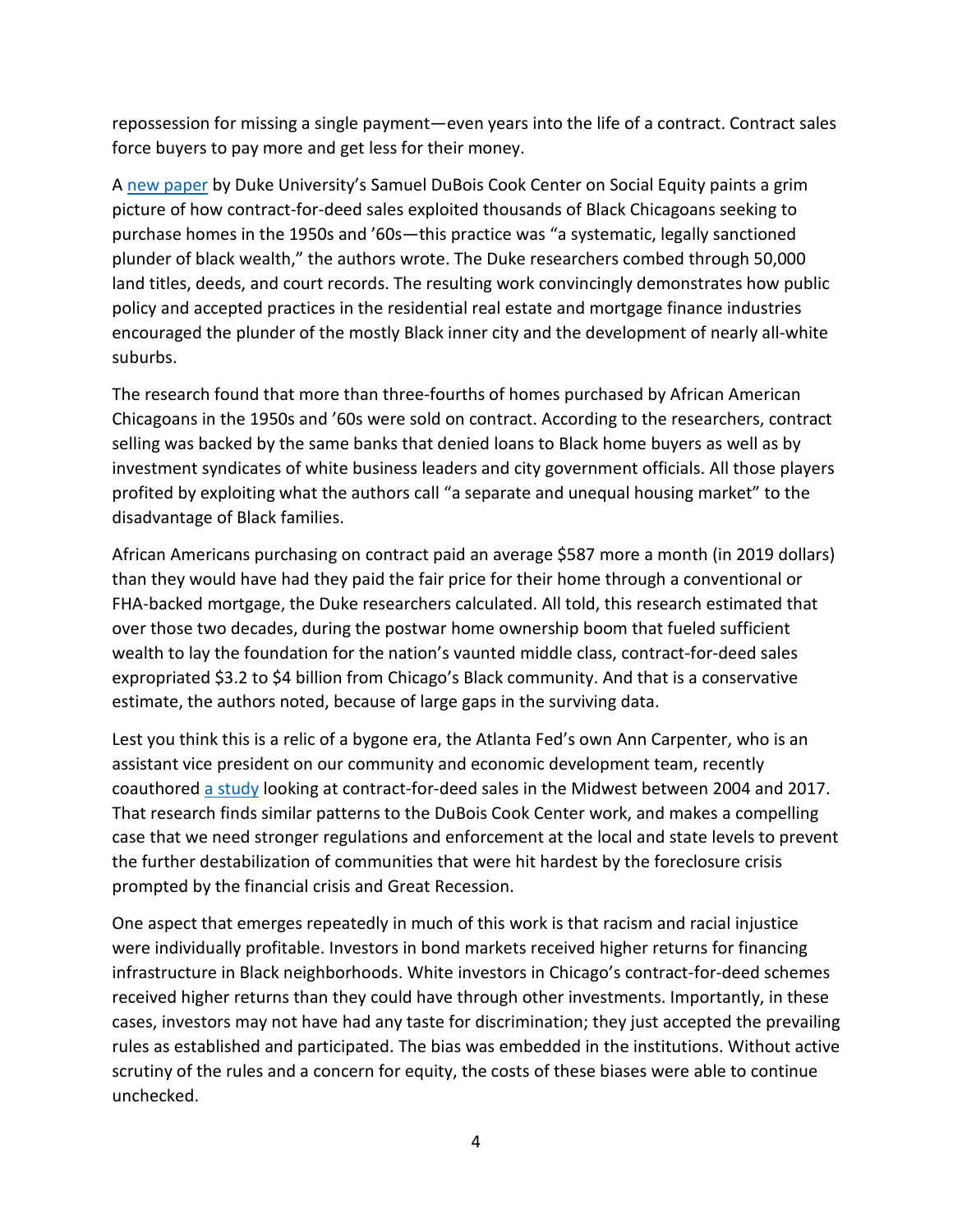#### **Bias extends beyond housing**

Though I have focused the bulk of my remarks in this regard on housing and home ownership, it is important to emphasize that systemic structures that made it extremely difficult for Black Americans to accrue savings and wealth have extended far beyond housing. Professor Jenkins's work offers one example of this. But there are others. Writers such as Rothstein and others have pointed out that many New Deal programs—which have long been credited with rescuing the nation from the Great Depression and laying the groundwork for future prosperity withheld important benefits from most Black Americans.

For example, the Social Security Act of 1935 excluded farmworkers and domestic workers from the public pension program and unemployment insurance. Those were occupations disproportionately held by Blacks. As a result of the design of these programs, according to the writer Ta-Nehisi Coates, when President Franklin Roosevelt signed Social Security into law, 65 percent of African Americans nationally and between 70 and 80 percent in the South were ineligible. Thus, for many years, Blacks were effectively prevented from tapping into the primary program designed to preserve savings and wealth in one's later years. This clearly adversely affected the economic resilience of Black families. Moreover, and particularly important, given the importance that many scholars have attached to intergenerational transfers of wealth for entrepreneurship and economic mobility, this has also contributed to lower rates of small business creation and a weaker financial standing for Black businesses.

### **What can you do?**

Let me close by saying a bit about today and a path forward. Today's program is pretty much what I expected when we put out the call for papers. The fields of finance and economics have been documenting racial disparities for decades, and the excellent papers today continue in that tradition. They are good contributions that are helping to illuminate maladies that include intergenerational poverty, restricted access to capital, residential segregation, and the persistent racial wealth gap.

Yet progress has been incremental. The median white household in America today holds 10 times the assets of the typical Black household. This ratio is not much improved from what it was more than 100 years ago.

This argues that something more fundamental must happen. The fields of economics and finance must acknowledge that the influence of race is multidimensional and persists over time. We must look "under the hood" at our institutions to see and truly understand their design and its implications. With such an understanding, we can then find more creative and accurate ways to incorporate race into our models, estimation approaches, and narratives. This, I hope, will yield better insights and result in a set of policy prescriptions that can truly create meaningful and lasting change.